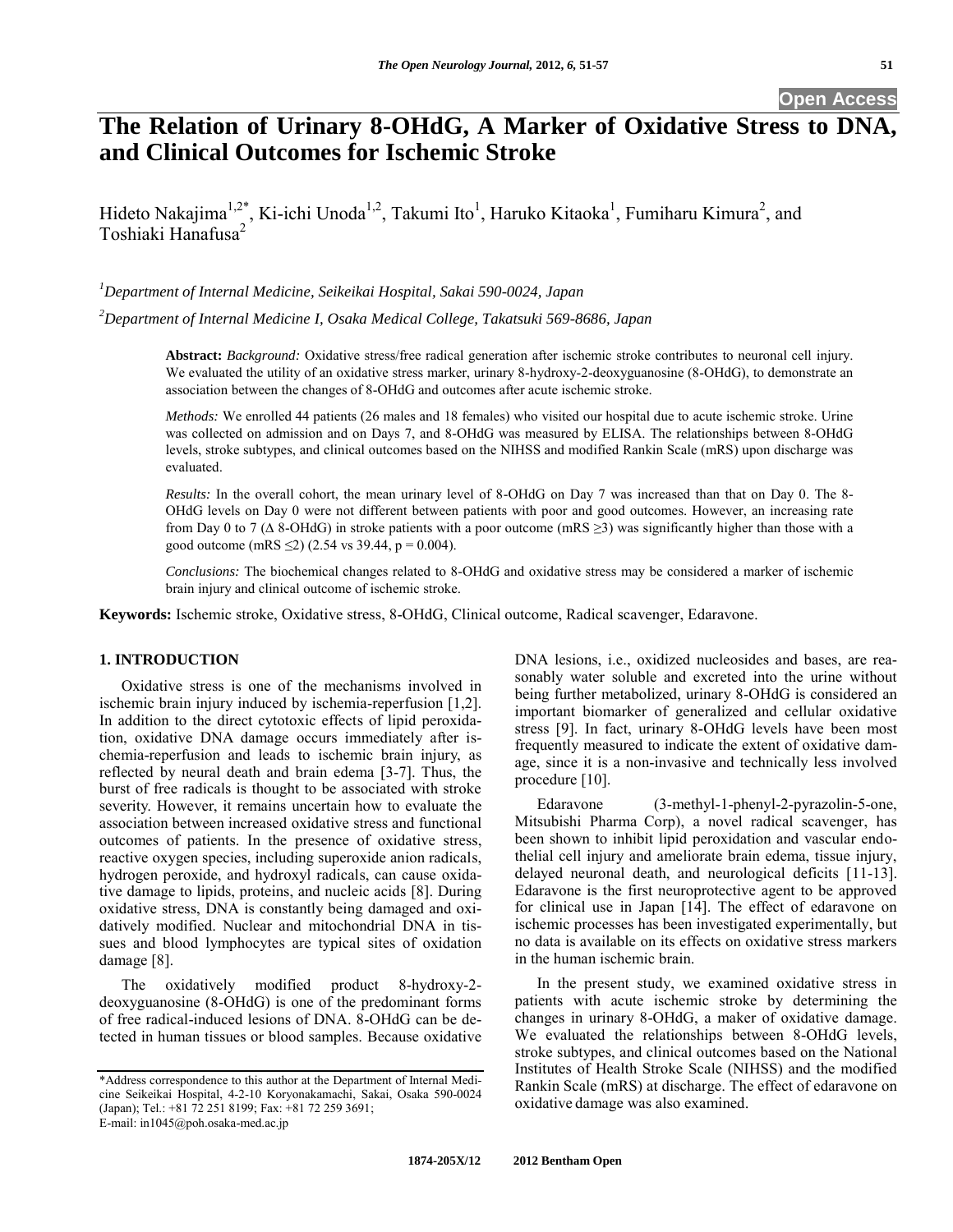## **2. MATERIALS AND METHODOLOGY**

#### **2.1. Patients**

Forty-four patients (males: 26, females: 18; age: 29–92 years, mean  $\pm$  SD: 71.3  $\pm$  10.9 years) with acute cerebral infarction from July 2007 to February 2008 were enrolled in this study in the Department of Internal Medicine at Seikeikai Hospital, Sakai, Osaka. All patients underwent an MRI examination immediately at admission, and diagnosis was based on clinical findings. An NIHSS score was assigned both at admission and upon discharge to determine neurological deficits [15]. The mRS was also used to assess their clinical outcomes at discharge [16]. Conventional vascular risk factors (hypertension, diabetes mellitus, hyperlipidemia), atrial fibrillation, body mass index (BMI), and previous stroke were evaluated. Patients whose data could not be evaluated at the time of stroke onset and those with hemorrhagic infarction were excluded from this study. Stroke subtypes were defined according to the NINDS-III classification system [17]. Of the 44 patients, 9 (20.5%) had lacunar, 22 (50%) had atherothrombotic, and 13 (29.5%) had cardioembolic infarctions. Of these, 34 patients were treated with edaravone (3-methyl-1-phenyl-2-pyrazolin-5-one, a free-radical scavenge, Mitsubishi Pharma Corp) in addition to routine treatment within 24 h of onset of symptoms (60 mg/day for 14 days). The remaining patients did not receive edaravone, because this medical agent is relative contraindications for patients with chronic renal failure and has been approved for the treatment of acute ischemic stroke within 24 hours after onset. All patients with lacunar and atherothrombotic infarctions received sodium ozagrel, a thromboxane A2 synthetase inhibitor, intravenously (160 mg/day for 10–14 days), and 35 patients received glycerol (250–500 ml/day for 3–7 days). There was no patient with thrombolytic therapy in this study. This study received institutional review board approval and informed consent was obtained according to the Declaration of Helsinki.

## **2.2. Measurement of Urinary 8-OHdG**

Urine samples were collected on admission (Day 0) and 7 days after admission (Days 7). Urinary 8-OHdG concentrations were measured using an enzyme-linked immunosorbent assay (8-Hydroxydeoxyguanosine Check; Japan Institute for the Control of Aging, Shizuoka, Japan) [18]. Results were expressed as ratios to the creatinine contents (per mg Cr) measured in the same samples.

Moreover, we evaluated the rate of change of oxidative stress( $\triangle$  8-OHdG) as:  $\triangle$  8-OHdG (%) = (8-OHdG on Day 7 8-OHdG on Day 0)/8-OHdG on Day 0.

#### **2.3. Statistical Analysis**

Results are given as means  $\pm$  SEs. Categorical variables were compared using the  $\chi^2$  test and continuous variables were compared using the Mann-Whitney test or ANOVA, followed by Scheffe's post hoc test. Significance levels were set at *P* < 0.05.

## **3. RESULTS**

## **3.1. Urinary 8-OHdG and Relationships to Subtypes of Ischemic Stroke and Risk Factors for Arteriosclerosis**

Patients clinical profiles according to ischemic stroke subtypes are summarized in Table **1**. There were no significant differences with respect to age or history of previous stroke among the 3 groups. Prevalence of auricular fibrillation was the highest among those with cardiac embolism. Regarding risk factors for arteriosclerosis, prevalence of hypertension was the highest in patients with lacunar infarction, and incidence of diabetes mellitus and hyperlipidemia were the highest in those with atherothrombotic infarctions. The number of arteriosclerosis risk factors was also higher in lacunar and artherothrombotic infarction groups compared to cardioembolic infarction group. The cardioembolic infarction group had a shorter time from onset to arrival, higher baseline NIHSS, and longer length of stay compared to the other 2 groups. There were no significant differences in 8- OHdG concentrations on Day 0 among the 3 groups, and 8- OHdG concentrations increased on Day 7 in all groups (Table **1**)

We investigated the relationship between  $\Delta$  8-OHdG and stroke subtype, lacunar, atherothrombotic, and cardioembolic infarction. As shown in Fig  $(1)$ , the increase in  $\triangle$  8-OHdG in the atherothrombotic infarction group was significantly greater than that in the lacunar infarction group (33.8 vs 6.3,  $p = 0.048$ ). It was remarkable that  $\Delta$  8-OHdG in the atherothrombotic infarction group tended to be increased than that in the cardioembolic infarction group in spite of smaller volume of infarction for atherothrombotic infarction group. As shown in Table **1**, patients with atherothrombotic infarction had more risk factors for arteriosclerosis than other groups. Also, half of patients with atherothrombotic infarction showed poor outcome (mRS  $\geq$ 3). Since it was assumed that these risk factors might influence on a production of the oxidative stress, we investigated whether risk factors for arteriosclerosis, hyperetension, diabetes mellitus and hyperlipidemia, and body mass index (BMI) would involve the  $\Delta$  8-OHdG. As results, patients with diabetes mellitus, hyperlipidemia, or high BMI showed the increased 8-OHdG ( $p =$ 0.047,  $p = 0.037$ ,  $p = 0.033$ , Fig 2). These findings suggest



Fig. (1).  $\Delta$  8-OHdG according to the subtypes of ischemic stroke, lacunar (LAC), atherothrombotic (AT), and cardioembolic (CE) infarction groups.  $\Delta$  8-OHdG for AT was significantly increased compared to that for LAC.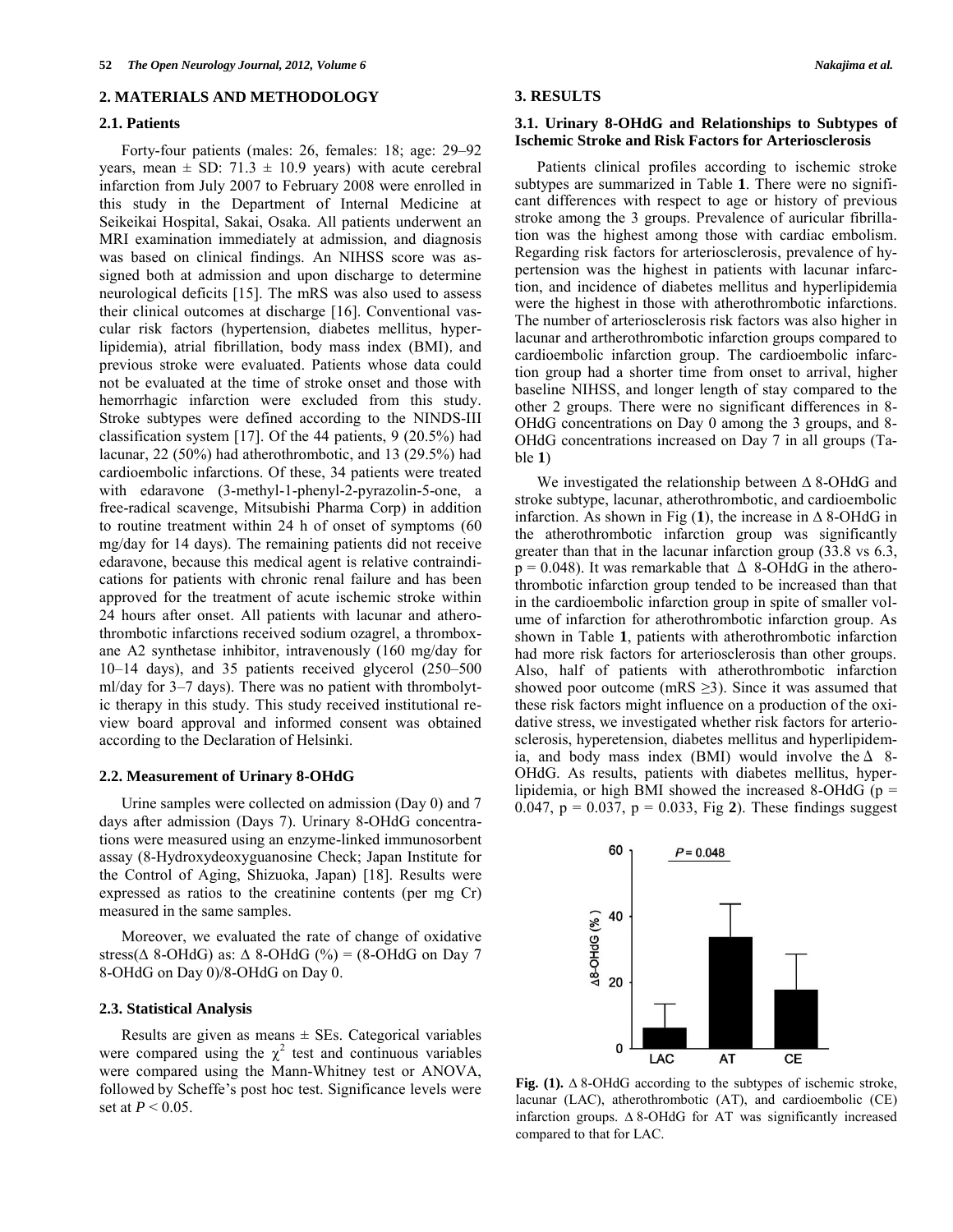|                                   | Lacunar        | Atherothrombotic | Cardioembolic  | P value |
|-----------------------------------|----------------|------------------|----------------|---------|
|                                   | $(n=9)$        | $(n=22)$         | $(n=13)$       |         |
| Age                               | 74             | 69               | 74             | 0.298   |
| Male/female                       | 5/4            | 8/14             | 7/6            | 0.826   |
| Previous stroke, % (n)            | 44(4)          | 18(4)            | 8(1)           | 0.103   |
| Atrial fibrillation, % (n)        | 11(1)          | 18(4)            | 85(11)         | 0.001   |
| Risk factors for arteriosclerosis |                |                  |                |         |
| Hypertension, $\%$ (n)            | 100(9)         | 73(16)           | 15(2)          | 0.001   |
| Diabetes mellitus, % (n)          | 0(0)           | 36(8)            | 8(1)           | 0.029   |
| Hyperlipidemia, % (n)             | 22(2)          | 50(11)           | 23(3)          | 0.171   |
| Number of risk factors            | 1.2            | 1.6              | 0.5            | 0.002   |
| Time from onset to arrival (h)    | 19.1           | 16.5             | 5.1            | 0.014   |
| <b>Baseline NIHSS</b>             | $\overline{4}$ | $\tau$           | 19             | 0.003   |
| mRS at discharge                  | 1.9            | 2.6              | 3.7            | 0.065   |
| $mRS \ge 3$ , % (n)               | 33.3(3)        | 50.0(11)         | 84.6(11)       | 0.038   |
| Length of stay (days)             | 28             | 29               | 39             | 0.028   |
| 8-OHdG concentration (ng/mgCr)    |                |                  |                |         |
| Day 0                             | $15.8 \pm 6.9$ | $12.8 \pm 11.7$  | $11.8 \pm 5.6$ | 0.128   |
| Day 7                             | $16.1 \pm 5.1$ | $16.2 \pm 15.5$  | $13.0 \pm 5.0$ | 0.272   |

**Table 1. Characteristics of Patients Recruited in This Study**



**Fig. (2).** Relationship between Δ 8-OHdG and risk factors for arteriosclerosis. Stroke patients with diabetes mellitus DM), hyperlipidemia (HL), or high body mass index (BMI) showed the increased 8-OHdG. HT; hypertension.

that more oxidative stress would be generated in stroke patients with more risk factors for arteriosclerosis, reflecting poor outcome.

# **3.2. Relationship Between Clinical Outcome and Urinary 8-OHdG**

Next, we investigated whether urinary 8-OHdG concentrations reflected the severity and outcome of ischemic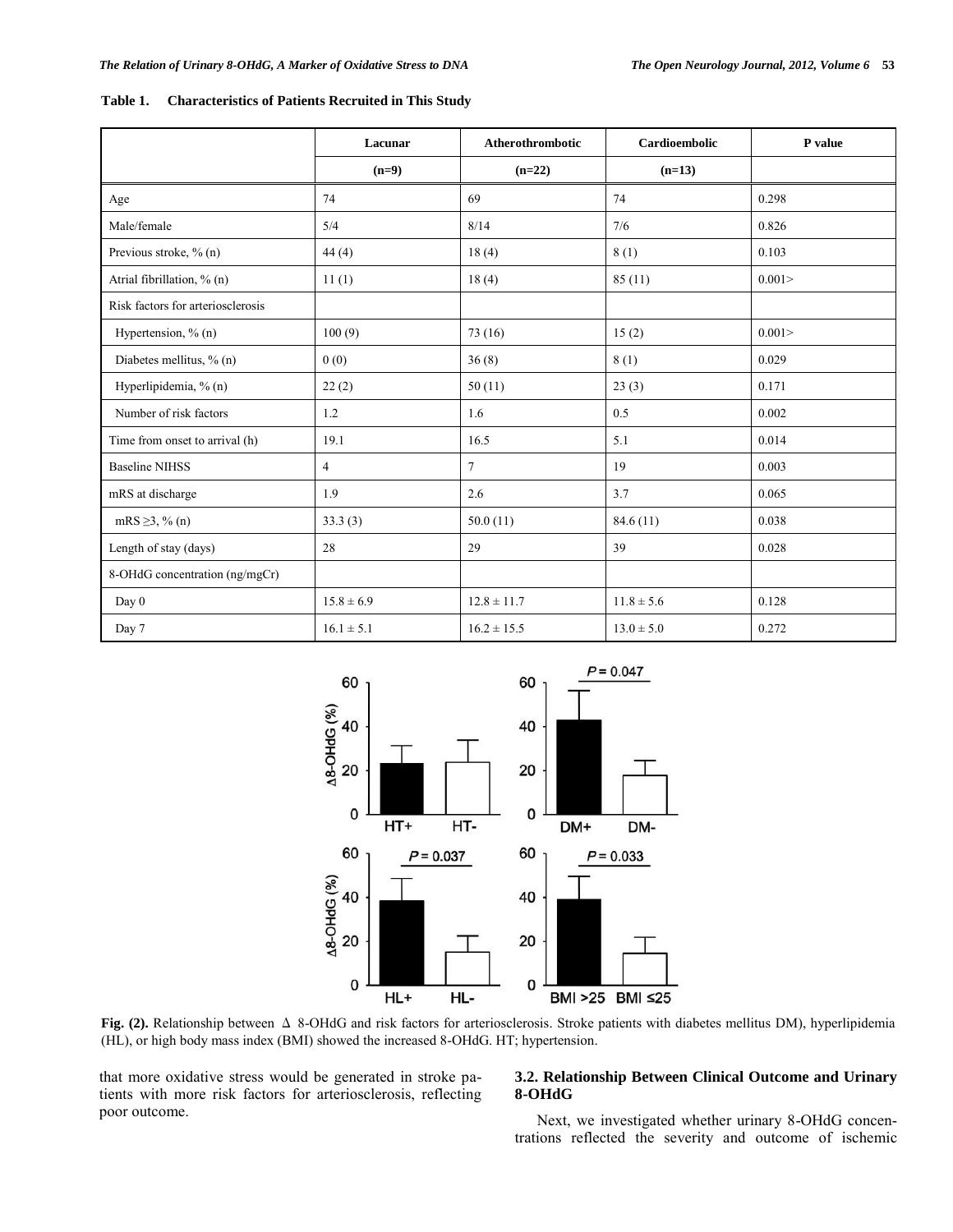stroke. When comparing patients with a poor outcome (mRS  $\geq$ 3) and a good outcome (mRS  $\leq$ 2), no significant differences were observed for age, history of previous stroke and atrial fibrillation, and prevalence of risk factors for arteriosclerosis (Table **2**). Among patients with cardioembolic infarctions, significantly more number of patients had a poor outcome. Accordingly, NIHSS scores at admission were higher and the time from onset to arrival was shorter in patients with a poor outcome. There was no significant difference in 8- OHdG concentrations on Day 0 between patients with poor and good outcomes, and 8-OHdG concentrations increased on Day 7 in both groups (Table **2**). As shown in Fig (**3**), patients with a poor outcome had a significantly increased  $\Delta$  8-OHdG compared to those with a good outcome (2.54 vs 39.44,  $p = 0.004$ ). These findings suggested that the biochemical changes related to 8-OHdG and oxidative stress may be considered a marker of ischemic brain injury and clinical outcome of ischemic stroke.

## **3.3. Effect of Edaravone Treatment on Urinary 8- OHdG**

On comparing the patients treated with or without edaravone, no significant differences were observed for age, stroke subtypes, and risk factors for arteriosclerosis (Table **3**). Based on NIHSS scores, patients who received edaravone tended to be classified as more severe at admission compared to those who did not receive edaravone (11.1 vs 6.1); however, both showed equivalent mRS scores at discharge (2.5 vs 2.7). Although there was no significant difference in  $\Delta$  8-OHdG levels between patients treated with or without edaravone,  $\Delta$  8-OHdG in patients who received edaravone tended to be reduced compared to those who did not receive edaravone within the atherothrombotic infarction group (23.5 vs 46.5, p = 0.433, Fig **4**).

## **4. DISCUSSION**

In order to evaluate ischemic brain damage, numerous biomarkers related to oxidative stress, such as nitric oxide, matrix metalloproteinase-9, S100ß, and oxidized LDL, have been investigated [19-22]. The main finding of our study is the demonstration of an association between urinary 8- OHdG and ischemic stroke. The present study provides evidence that  $\Delta$  8-OHdG, specifically the rate of change of urinary 8-OHdG, may be considered a marker of tissue injury in brain ischemia. In fact, mRS scores (i.e., clinical outcomes at discharge) showed a significant correlation with  $\Delta$ 8-OHdG (Fig 3). These findings suggest that  $\triangle$  8-OHdG may act as a mediator during the evolution of ischemic damage.

**Table 2. Demographics and 8-OHdG Concentrations of Patients with Good and Poor Outcomes**

|                                   | Good (mRS $\leq$ 2) | Poor (mRS $\geq$ 3) | P value |
|-----------------------------------|---------------------|---------------------|---------|
|                                   | $(n=19)$            | $(n=25)$            |         |
| Age                               | 70                  | 72                  | 0.541   |
| Male/female                       | 12:07               | 13:12               | 0.066   |
| Stroke subtypes                   |                     |                     |         |
| LAC/AT/CE(n)                      | 6/11/2              | 3/11/11             | 0.038   |
| Previous stroke, % (n)            | 21(4)               | 20(5)               | 1.000   |
| Atrial fibrillation, % (n)        | 26(5)               | 44(11)              | 0.344   |
| Risk factors for arteriosclerosis |                     |                     |         |
| Hypertension, % (n)               | 68(13)              | 60(15)              | 0.753   |
| Diabetes mellitus, % (n)          | 26(5)               | 20(5)               | 0.723   |
| Hyperlipidemia, % (n)             | 32(6)               | 44(11)              | 0.535   |
| Number of risk factors            | 1.3                 | 1.2                 | 0.697   |
| <b>Baseline NIHSS</b>             | 3.7                 | 14.1                | 0.001   |
| Time from onset to arrival (h)    | 15.8                | 12.3                | 0.177   |
| Edaravone, % (n)                  | 74 (14)             | 80(20)              |         |
| 8-OHdG concentration (ng/mgCr)    |                     |                     |         |
| Day 0                             | $12.1 \pm 6.3$      | $13.3 \pm 11.2$     | 0.538   |
| Day 7                             | $12.8 \pm 6.1$      | $17.1 \pm 14.1$     | 0.205   |
| $\Delta 8$ -OHdG $(\%)$           | 2.54                | 39.44               | 0.004   |

LAC; lacunar infarction, AT; atherothrombotic infarction, CE; cardioembolic infarction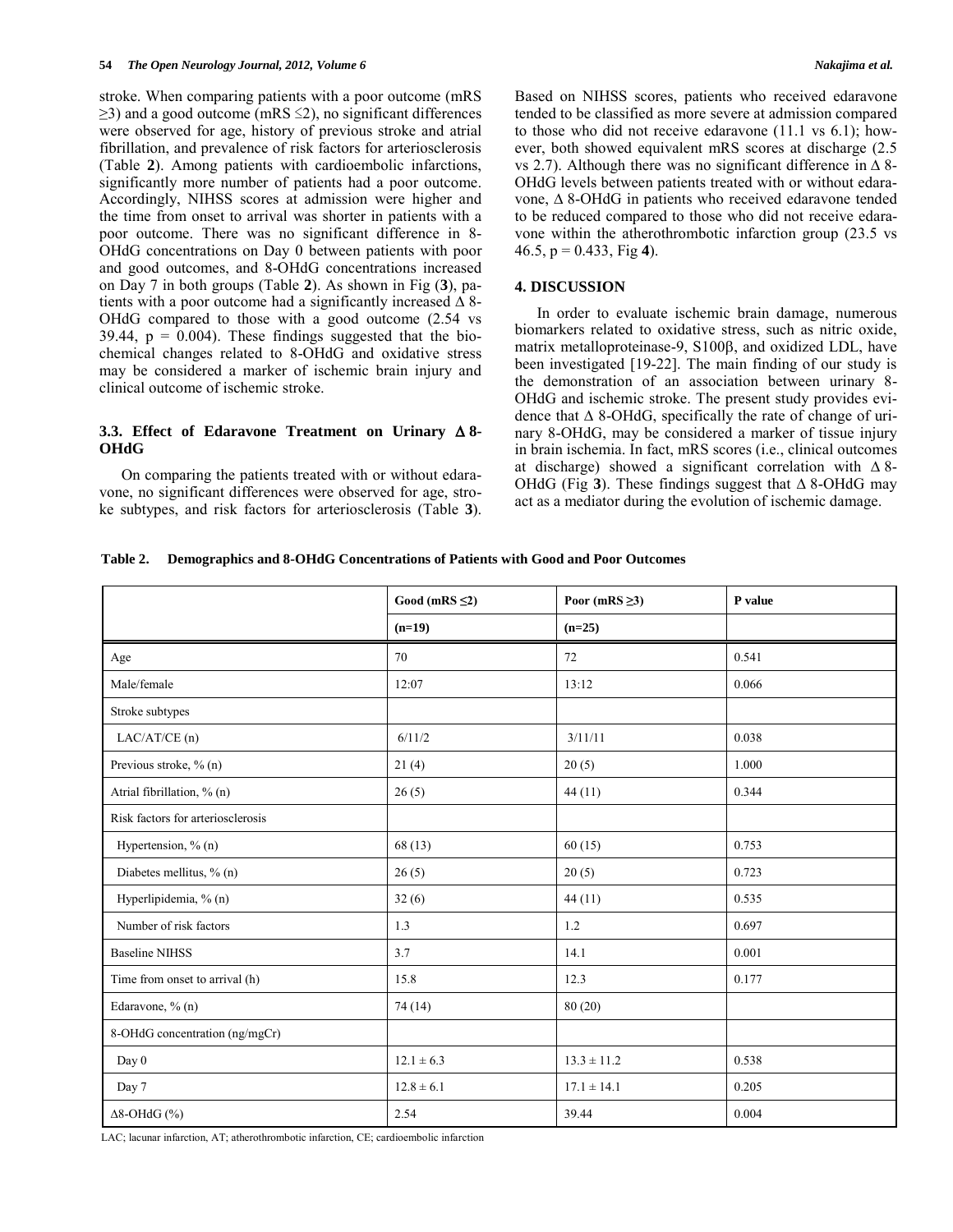

**Fig.** (3). Relationship between  $\triangle$  8-OHdG and mRS scores at discharge. Patients with a poor outcome (mRS  $3 \leq$ ) had a significantly increased  $\triangle$  8-OHdG compared to those with a good outcome (mRS  $2\geq$ ).

In all 3 subtypes of ischemic stroke, lacunar, atherothrombotic, and cardioembolic infarctions, urinary 8-OHdG levels increased on Day 7. When we compared the rate of change of urinary 8-OHdG ( $\triangle$  8-OHdG),  $\triangle$  8-OHdG was significantly higher in patients in the atherothrombotic infarction group than that of patients in the lacunar infarction group (Fig 1). Moreover,  $\Delta$  8-OHdG of patients in the lacunar infarction group tended to be lower than that of patients in the cardioembolic infarction group, suggesting that a smaller infarction volume can result in lesser amounts of oxidative stress. However, the questions arise as to why  $\Delta$  8-OHdG increased more in the atherothrombotic infarction than in the cardioembolic infarction group.

Numerous studies have shown that urinary 8-OHdG is not only a biomarker of oxidative stress but also a possible risk factor for cancer, coronary heart disease, diabetes, and atherosclerosis [23,24]. For example, elevated levels of urinary 8-OHdG have been detected in patients with diabetes mellitus or hypertension [25]. In human atherosclerotic plaques, increased amounts of oxidatively modified DNA and 8-OHdG are present [26]. Thus, DNA oxidative stress may readily occur in patients with these conditions. In this study, the atherothrombotic infarction group had more number of risk factors for arteriosclerosis, such as hypertension, diabetes mellitus, and hyperlipidemia, and the cardioembolic group had less number of risk factors than the other groups (Table **1**). In addition, the risk factors for arteriosclerosis such as diabetes mellitus, hyperlipidemia, and BMI influence on a production of the oxidative stress (Fig **2**). Thus, patients with atherothrombotic infarctions may have some background conditions for which 8-OHdG is easily generated, and more increased oxidative damage may cause poor outcome comparable to that of patients with cardioembolic infarctions, despite having the less infarction volume.

There is increasing evidence for the contributions of oxidative stress to ischemic brain damage in primary and secondary pathophysiological mechanisms [1,2]. In addition to the direct cytotoxic effects of lipid peroxidation and oxidative DNA damage that occurs immediately after ischemic injury, the burst of free radicals also induces formation of inflammatory mediators through redox-mediated signaling pathways, leading to post-ischemia/reperfusion inflammatory injury [4,6]. Therefore, the control of these 2 impacts of oxidative damage is important to achieve neuroprotection.

Recent studies demonstrated that edaravone provided neuroprotection in the integrated processes of oxidative stress-induced injury in ischemic stroke [27,28]. Edaravone has antioxidant properties that result in suppressing lipid peroxidation products and oxidative DNA damage, as well as anti-inflammatory effects that result in reduced iNOS production [29-33]. Further studies by using animal model suggested that a combination therapy with edaravon and tissue plasminogen activator (rt-PA) could provide important therapeutic benefits for acute stroke patients, not only in reducing the infarct size but also in minimizing the catastrophic hemorrhagic transformation. In these studies, edaravone suppressed matrix metalloproteinase-9 (MMP-9) upreguration and hemorrhagic transformation by scavenging rt-PAinduced reactive oxidative stress derived from ischemia/reperfusion injury [34,35].

As the present study was not a randomized trial, there could have been a bias in the selection of patients for edaravone use. However, although patients who received edaravone tended to be classified as more severe based on NIHSS scores at admission than those who did not receive edaravone, both groups showed equivalent mRS scores at discharge (Table 3). Furthermore,  $\triangle$  8-OHdG levels in patients who received edaravone tended to be reduced compared to those who did not receive edaravone within the atherothrombotic infarction group (Fig **4**). Thus, edaravone treatment might provide a neuroprotective effect by reducing oxidative damage and it may contribute to limiting brain damage.



Fig. (4). Effect of edaravone on  $\triangle$  8-OHdG in atherothrombotic infarction.  $\Delta$  8-OHdG in patients who received edaravone tended to be reduced compared to those who did not receive edaravone.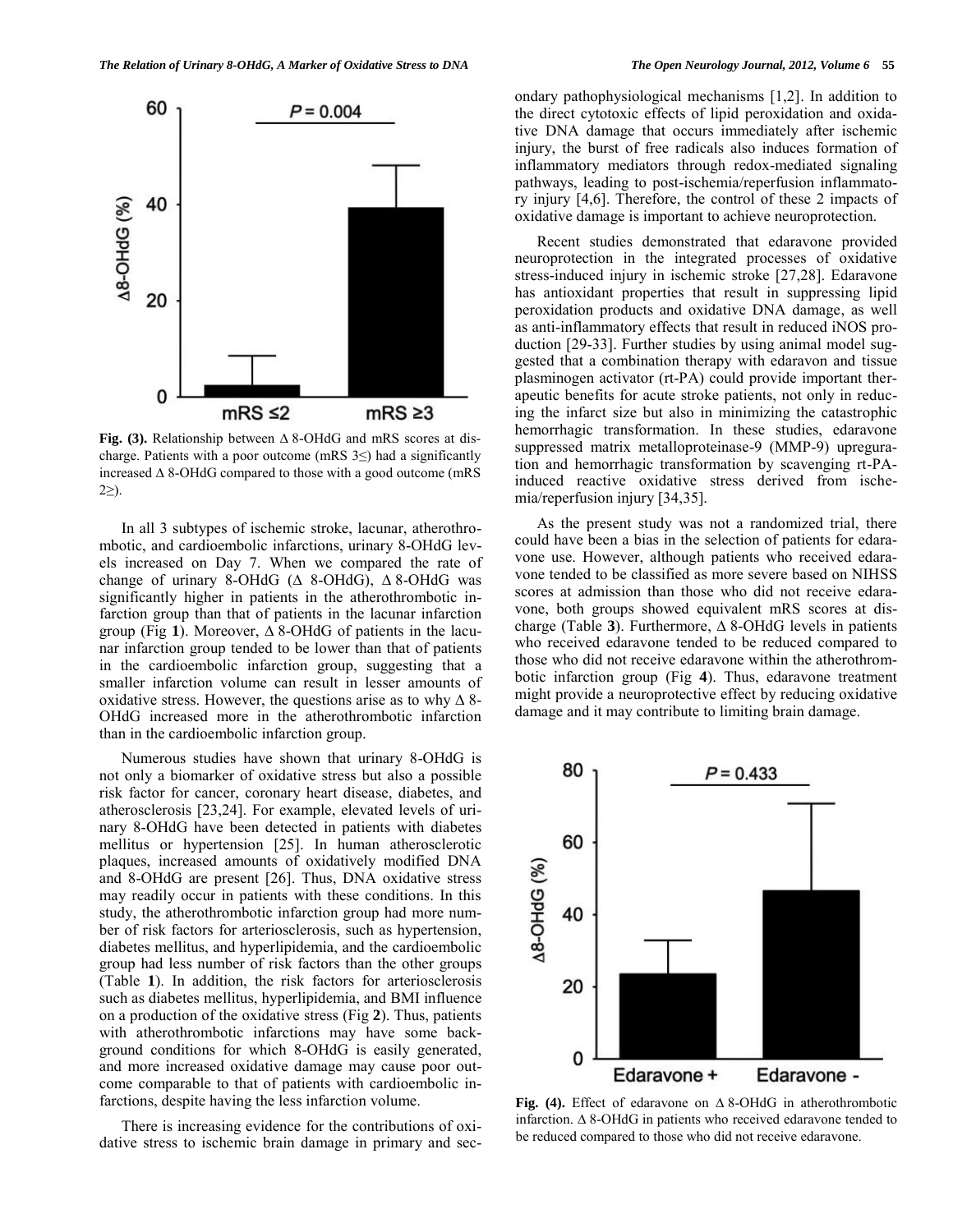|  | Table 3. Demographics and $\Delta 8$ -OHdG Concentrations of Patients Treated with or Without Edaravone |  |  |  |  |  |  |  |
|--|---------------------------------------------------------------------------------------------------------|--|--|--|--|--|--|--|
|--|---------------------------------------------------------------------------------------------------------|--|--|--|--|--|--|--|

|                                       | Edaravone (+) | Edaravone $(-)$ | P value      |  |
|---------------------------------------|---------------|-----------------|--------------|--|
|                                       | $(n=34)$      | $(n=10)$        |              |  |
| Age                                   | 71            | 71              | 0.094        |  |
| Male/female                           | 21/13         | 5/5             | 0.716        |  |
| Stroke subtypes                       |               |                 |              |  |
| LAC/AT/CE (n)                         | 7/16/11       | 2/6/2           | 0.719        |  |
| Risk factors for arteriosclerosis     |               |                 |              |  |
| Hypertension, % (n)                   | 56(19)        | 80(8)           | 0.271        |  |
| Diabetes mellitus, % (n)              | 18(6)         | 30(3)           | 0.402        |  |
| Hyperlipidemia, % (n)                 | 44(15)        | 10(1)           | 0.067        |  |
| Atrial fibrillation, % (n)            | 33(12)        | 40(4)           | $\mathbf{1}$ |  |
| Time from onset to arrival (h)        | 9.5           | 30.3            | 0.037        |  |
| Baseline NIHSS (range)                | $11.1(2-37)$  | $6.1(1-9)$      | 0.842        |  |
| NIHSS 14 days after admission (range) | $6.3(0-28)$   | $3(1-8)$        | 0.644        |  |
| mRS at discharge                      | 2.5           | 2.7             | 0.597        |  |
| Medications                           |               |                 |              |  |
| Antithrombotic, % (n)                 | 44(15)        | 80(8)           | 0.076        |  |
| Glycerol, % (n)                       | 86 (29)       | 60(6)           | 0.175        |  |
| Length of stay (days)                 | 32            | 29.7            | 0.123        |  |
| $\Delta 8$ -OHdG $(\%)$               | 20.8          | 21.3            | 0.777        |  |

LAC; lacunar infarction, AT; atherothrombotic infarction, CE; cardioembolic infarction

### **5. CONCLUSION**

The present study demonstrated a significant association between elevated urinary 8-OHdG levels and acute ischemic stroke, especially for those with atherothrombotic infarctions. Because  $\triangle$  8-OHdG, the rate of change of urinary 8-OHdG, showed a significant relationship to mRS scores at discharge,  $\triangle$  8-OHdG may be a useful predictor of poor outcomes after ischemic stroke. Edaravone is useful for reducing oxidative damage, especially in patients with atherothrombotic infarctions, and thus, it may contribute to limiting brain damage in patients with ischemic stroke.

## **COMPETING INTERESTS**

The authors declare that they have no competing interests.

## **AUTHORS' CONTRIBUTIONS**

HN performed analyses, collected data and wrote the manuscript. KU helped to draft the manuscript and collected data. TI, HK, and FK helped to draft the manuscript. All authors read and approved the final manuscript.

## **ACKNOWLEDGEMENT**

None declared.

## **REFERENCES**

- [1] El Kossi MM, Zakhary MM. Oxidative stress in the context of acute cerebrovascular stroke. Stroke 2000; 31: 1889-92.
- [2] Madamanchi NR, Vendrov A, Runge MS. Oxidative stress and vascular disease. Arterioscler Thromb Vasc Biol 2005; 25: 29-38.
- [3] Love S. Oxidative stress in brain ischemia. Brain Pathol 1999; 9: 119-31.
- [4] Chamorro A. Role of inflammation in stroke and atherothrombosis. Cerebrovasc Dis 2004; 17: 1-5.
- [5] Zhang RL, Lu CZ, Ren HM, Xiao BG. Metabolic changes of arachidonic acid after cerebral ischemia-reperfusion in diabetic rats. Exp Neurol 2003; 184: 746-52.
- [6] Hall ED, Braughler JM. Central nervous system trauma and stroke. II. Physiological and pharmacological evidence for involvement of oxygen radicals and lipid peroxidation. Free Radic Biol Med 1989; 6: 303-13.
- [7] Halliwell B. Reactive oxygen species and the central nervous system. J Neurochem 1992; 59: 1609-23.
- [8] Wu LL, Chiou CC, Chang PY, Wu JT. Urinary 8-OHdG: a marker of oxidative stress to DNA and a risk factor for cancer, atherosclerosis and diabetics. Clin Chim Acta 2004; 339: 1-9.
- [9] Cooke MS, Lunec J, Evans MD. Progress in the analysis of urinary oxidative DNA damage. Free Radic Biol Med 2002; 33: 1601-14.